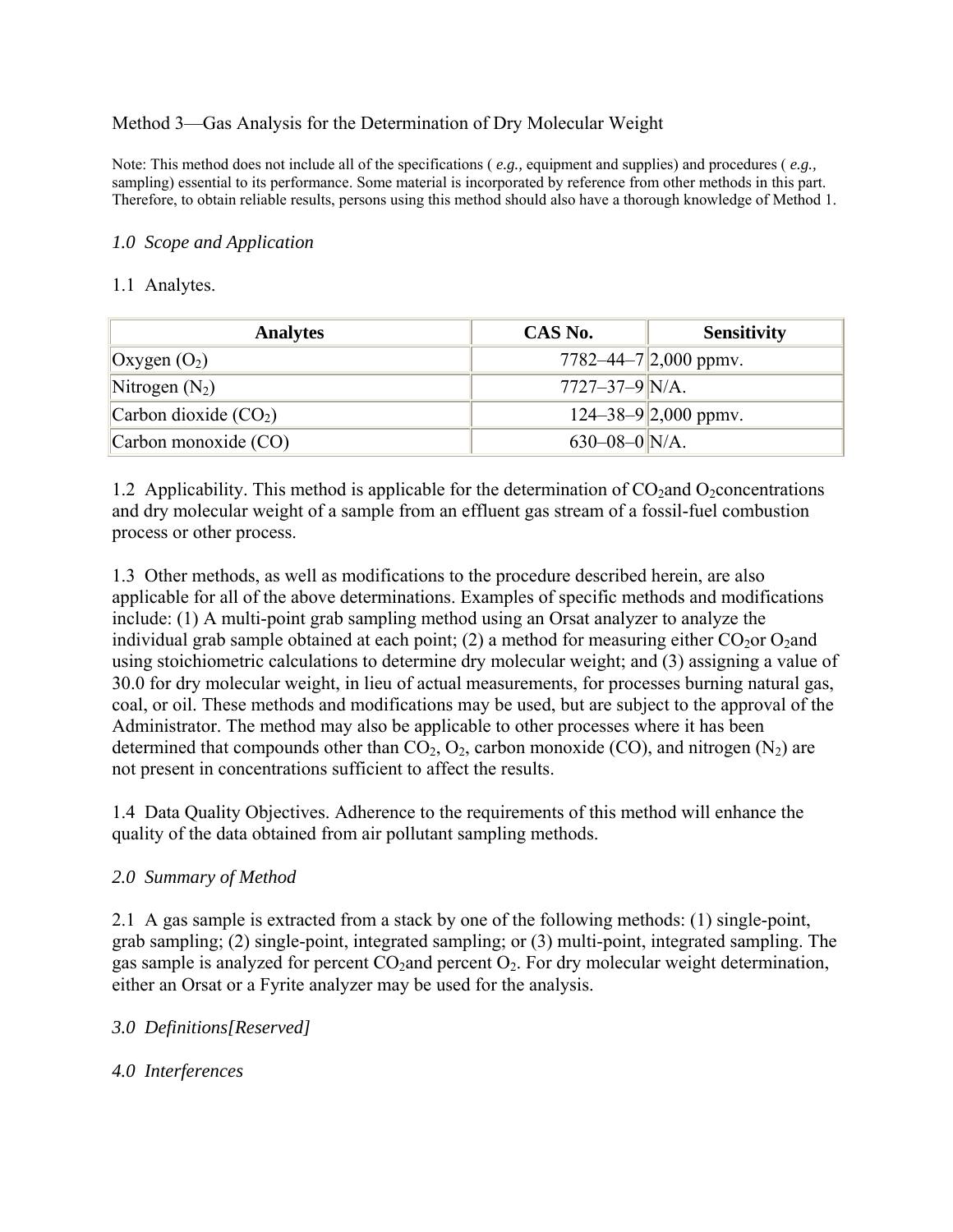4.1 Several compounds can interfere, to varying degrees, with the results of Orsat or Fyrite analyses. Compounds that interfere with  $CO_2$  concentration measurement include acid gases (  $e.g.,$  sulfur dioxide, hydrogen chloride); compounds that interfere with O<sub>2</sub>concentration measurement include unsaturated hydrocarbons ( *e.g.,* acetone, acetylene), nitrous oxide, and ammonia. Ammonia reacts chemically with the O<sub>2</sub>absorbing solution, and when present in the effluent gas stream must be removed before analysis.

## *5.0 Safety*

5.1 Disclaimer. This method may involve hazardous materials, operations, and equipment. This test method may not address all of the safety problems associated with its use. It is the responsibility of the user of this test method to establish appropriate safety and health practices and determine the applicability of regulatory limitations prior to performing this test method.

## 5.2 Corrosive Reagents.

5.2.1 A typical Orsat analyzer requires four reagents: a gas-confining solution,  $CO_2$ absorbent, O2absorbent, and CO absorbent. These reagents may contain potassium hydroxide, sodium hydroxide, cuprous chloride, cuprous sulfate, alkaline pyrogallic acid, and/or chromous chloride. Follow manufacturer's operating instructions and observe all warning labels for reagent use.

5.2.2 A typical Fyrite analyzer contains zinc chloride, hydrochloric acid, and either potassium hydroxide or chromous chloride. Follow manufacturer's operating instructions and observe all warning labels for reagent use.

## *6.0 Equipment and Supplies*

Note: As an alternative to the sampling apparatus and systems described herein, other sampling systems ( *e.g.,* liquid displacement) may be used, provided such systems are capable of obtaining a representative sample and maintaining a constant sampling rate, and are, otherwise, capable of yielding acceptable results. Use of such systems is subject to the approval of the Administrator.

6.1 Grab Sampling (See Figure 3–1).

6.1.1 Probe. Stainless steel or borosilicate glass tubing equipped with an in-stack or out-of-stack filter to remove particulate matter (a plug of glass wool is satisfactory for this purpose). Any other materials, resistant to temperature at sampling conditions and inert to all components of the gas stream, may be used for the probe. Examples of such materials may include aluminum, copper, quartz glass, and Teflon.

6.1.2 Pump. A one-way squeeze bulb, or equivalent, to transport the gas sample to the analyzer.

6.2 Integrated Sampling (Figure 3–2).

6.2.1 Probe. Same as in Section 6.1.1.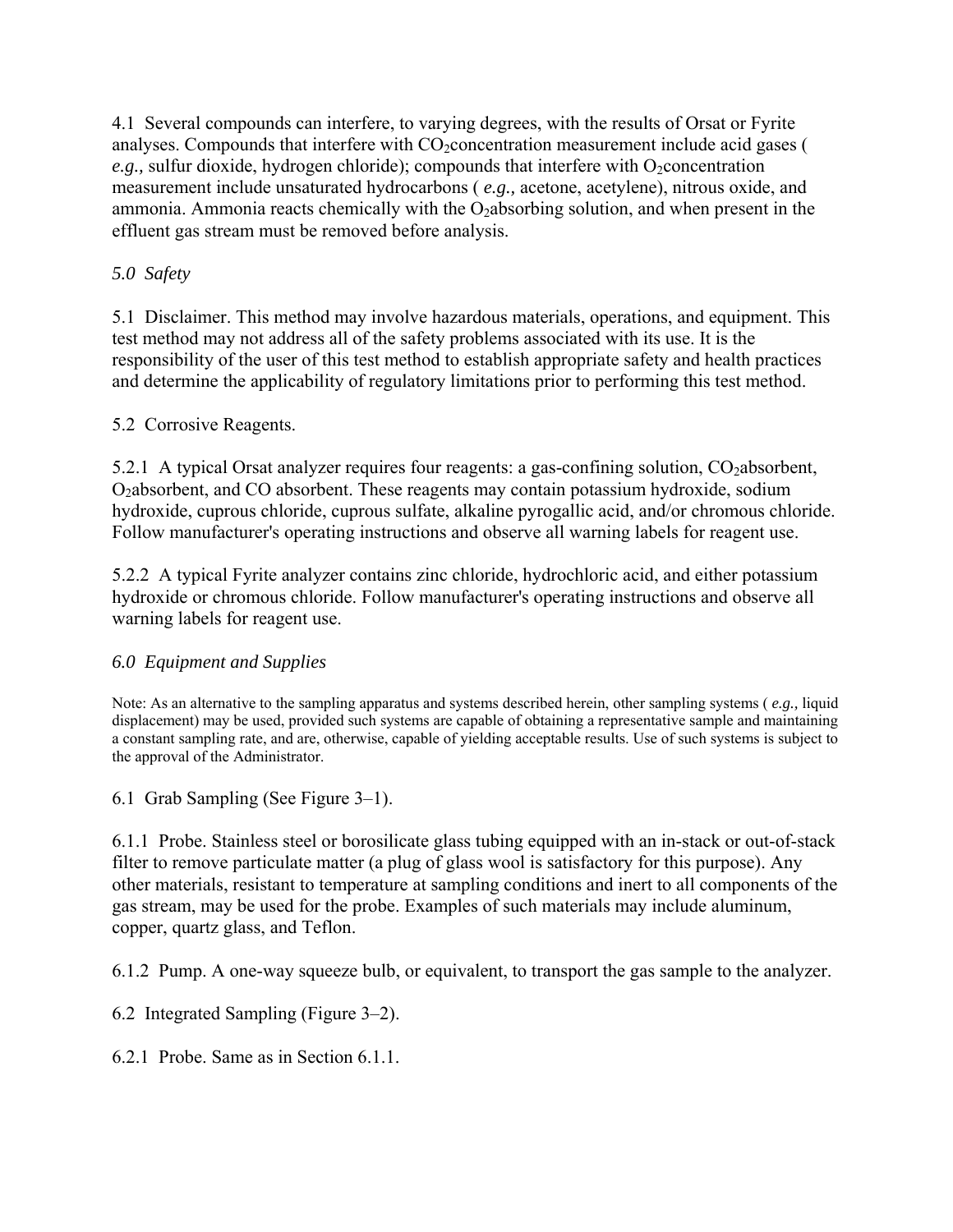6.2.2 Condenser. An air-cooled or water-cooled condenser, or other condenser no greater than 250 ml that will not remove  $O_2$ ,  $CO_2$ ,  $CO$ , and  $N_2$ , to remove excess moisture which would interfere with the operation of the pump and flowmeter.

6.2.3 Valve. A needle valve, to adjust sample gas flow rate.

6.2.4 Pump. A leak-free, diaphragm-type pump, or equivalent, to transport sample gas to the flexible bag. Install a small surge tank between the pump and rate meter to eliminate the pulsation effect of the diaphragm pump on the rate meter.

6.2.5 Rate Meter. A rotameter, or equivalent, capable of measuring flow rate to  $\pm 2$  percent of the selected flow rate. A flow rate range of 500 to 1000 ml/min is suggested.

6.2.6 Flexible Bag. Any leak-free plastic ( *e.g.,* Tedlar, Mylar, Teflon) or plastic-coated aluminum ( *e.g.,* aluminized Mylar) bag, or equivalent, having a capacity consistent with the selected flow rate and duration of the test run. A capacity in the range of 55 to 90 liters (1.9 to  $3.2 \text{ ft}^3$ ) is suggested. To leak-check the bag, connect it to a water manometer, and pressurize the bag to 5 to 10 cm  $H_2O$  (2 to 4 in.  $H_2O$ ). Allow to stand for 10 minutes. Any displacement in the water manometer indicates a leak. An alternative leak-check method is to pressurize the bag to 5 to 10 cm  $(2 \text{ to } 4 \text{ in.})$  H<sub>2</sub>O and allow to stand overnight. A deflated bag indicates a leak.

6.2.7 Pressure Gauge. A water-filled U-tube manometer, or equivalent, of about 30 cm (12 in.), for the flexible bag leak-check.

6.2.8 Vacuum Gauge. A mercury manometer, or equivalent, of at least 760 mm (30 in.) Hg, for the sampling train leak-check.

6.3 Analysis. An Orsat or Fyrite type combustion gas analyzer.

# *7.0 Reagents and Standards*

7.1 Reagents. As specified by the Orsat or Fyrite-type combustion analyzer manufacturer.

7.2 Standards. Two standard gas mixtures, traceable to National Institute of Standards and Technology (NIST) standards, to be used in auditing the accuracy of the analyzer and the analyzer operator technique:

7.2.1. Gas cylinder containing 2 to 4 percent  $O_2$  and 14 to 18 percent  $CO_2$ .

7.2.2. Gas cylinder containing 2 to 4 percent  $CO_2$  and about 15 percent  $O_2$ .

*8.0 Sample Collection, Preservation, Storage, and Transport*

8.1 Single Point, Grab Sampling Procedure.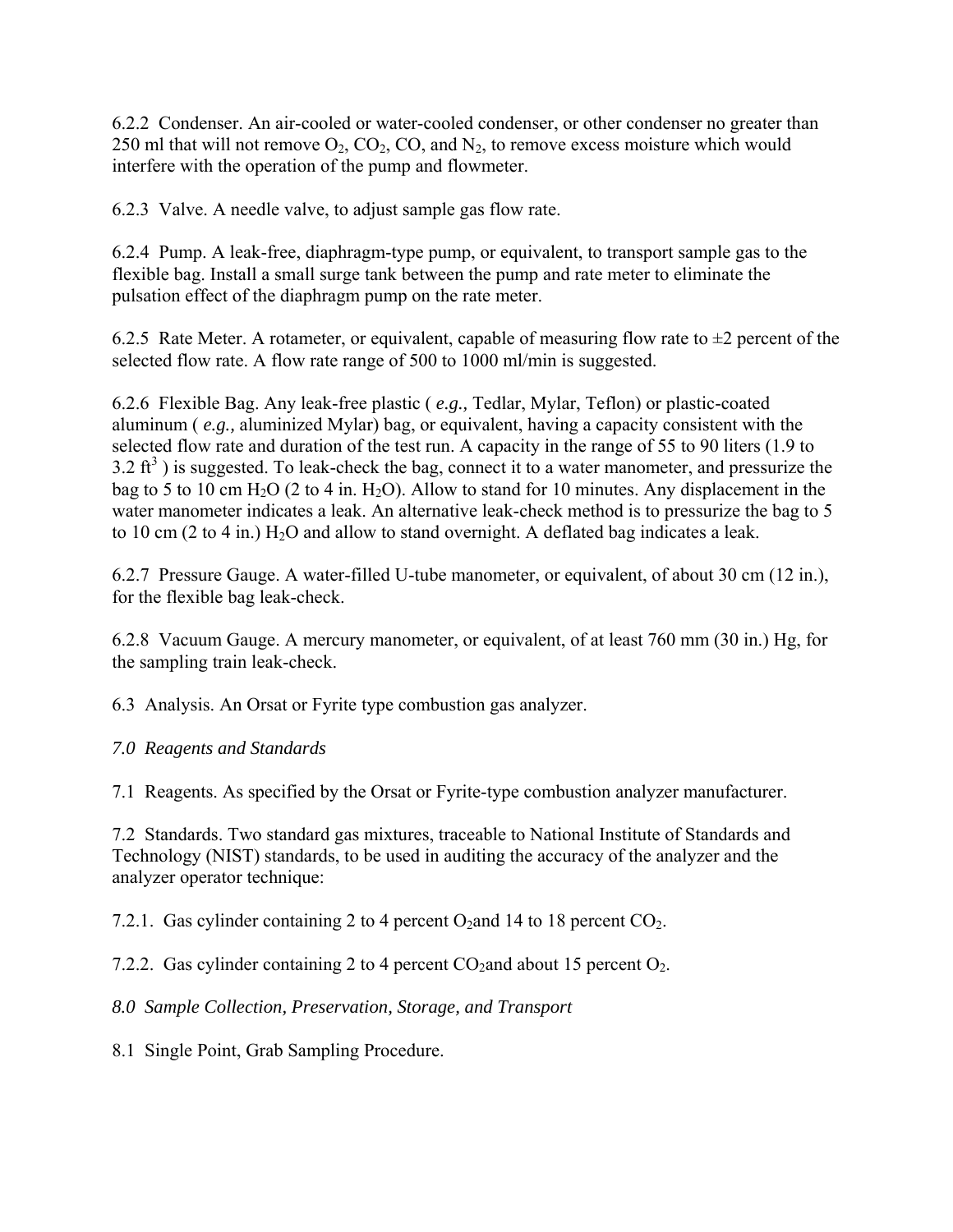8.1.1 The sampling point in the duct shall either be at the centroid of the cross section or at a point no closer to the walls than 1.0 m (3.3 ft), unless otherwise specified by the Administrator.

8.1.2 Set up the equipment as shown in Figure 3–1, making sure all connections ahead of the analyzer are tight. If an Orsat analyzer is used, it is recommended that the analyzer be leakchecked by following the procedure in Section 11.5; however, the leak-check is optional.

8.1.3 Place the probe in the stack, with the tip of the probe positioned at the sampling point. Purge the sampling line long enough to allow at least five exchanges. Draw a sample into the analyzer, and immediately analyze it for percent  $CO_2$  and percent  $O_2$  according to Section 11.2.

8.2 Single-Point, Integrated Sampling Procedure.

8.2.1 The sampling point in the duct shall be located as specified in Section 8.1.1.

8.2.2 Leak-check (optional) the flexible bag as in Section 6.2.6. Set up the equipment as shown in Figure 3–2. Just before sampling, leak-check (optional) the train by placing a vacuum gauge at the condenser inlet, pulling a vacuum of at least 250 mm Hg (10 in. Hg), plugging the outlet at the quick disconnect, and then turning off the pump. The vacuum should remain stable for at least 0.5 minute. Evacuate the flexible bag. Connect the probe, and place it in the stack, with the tip of the probe positioned at the sampling point. Purge the sampling line. Next, connect the bag, and make sure that all connections are tight.

8.2.3 Sample Collection. Sample at a constant rate  $(\pm 10$  percent). The sampling run should be simultaneous with, and for the same total length of time as, the pollutant emission rate determination. Collection of at least 28 liters  $(1.0 \text{ ft}^3)$  of sample gas is recommended; however, smaller volumes may be collected, if desired.

8.2.4 Obtain one integrated flue gas sample during each pollutant emission rate determination. Within 8 hours after the sample is taken, analyze it for percent  $CO<sub>2</sub>$ and percent  $O<sub>2</sub>$ using either an Orsat analyzer or a Fyrite type combustion gas analyzer according to Section 11.3.

Note: When using an Orsat analyzer, periodic Fyrite readings may be taken to verify/confirm the results obtained from the Orsat.

8.3 Multi-Point, Integrated Sampling Procedure.

8.3.1 Unless otherwise specified in an applicable regulation, or by the Administrator, a minimum of eight traverse points shall be used for circular stacks having diameters less than 0.61 m (24 in.), a minimum of nine shall be used for rectangular stacks having equivalent diameters less than 0.61 m (24 in.), and a minimum of 12 traverse points shall be used for all other cases. The traverse points shall be located according to Method 1.

8.3.2 Follow the procedures outlined in Sections 8.2.2 through 8.2.4, except for the following: Traverse all sampling points, and sample at each point for an equal length of time. Record sampling data as shown in Figure 3–3.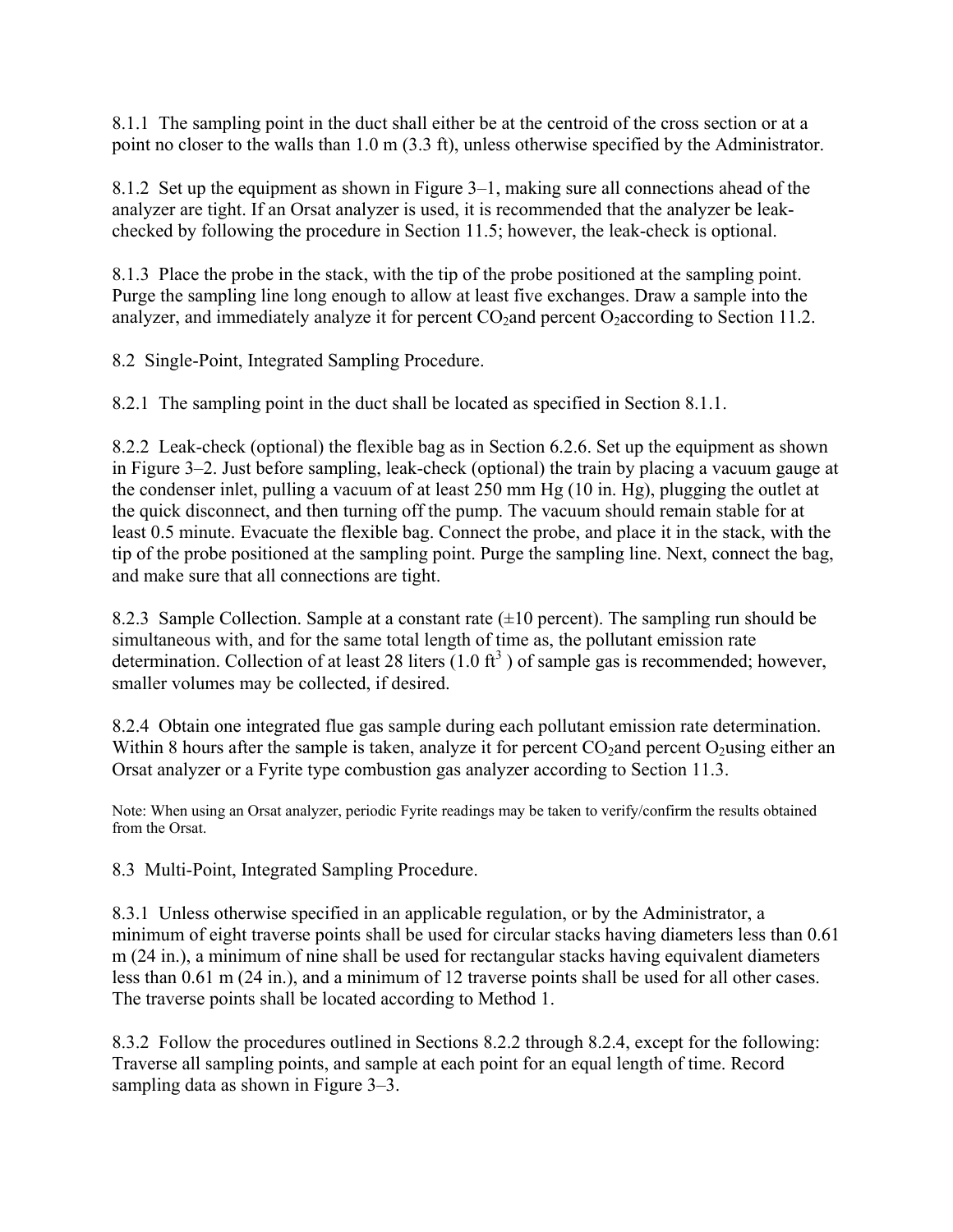## *9.0 Quality Control*

|      | <b>Section</b> Quality control measure               | <b>Effect</b>                                                                                                                         |  |
|------|------------------------------------------------------|---------------------------------------------------------------------------------------------------------------------------------------|--|
| 8.2  | Use of Fyrite to confirm<br>Orsat results            | Ensures the accurate measurement of $CO2$ and $O2$ .                                                                                  |  |
| 10.1 | Periodic audit of analyzer<br>and operator technique | Ensures that the analyzer is operating properly and that the<br>operator performs the sampling procedure correctly and<br>accurately. |  |
| 11.3 | Replicable analyses of<br>integrated samples         | Minimizes experimental error.                                                                                                         |  |

## *10.0 Calibration and Standardization*

10.1 Analyzer. The analyzer and analyzer operator's technique should be audited periodically as follows: take a sample from a manifold containing a known mixture of  $CO_2$  and  $O_2$ , and analyze according to the procedure in Section 11.3. Repeat this procedure until the measured concentration of three consecutive samples agrees with the stated value  $\pm 0.5$  percent. If necessary, take corrective action, as specified in the analyzer users manual.

10.2 Rotameter. The rotameter need not be calibrated, but should be cleaned and maintained according to the manufacturer's instruction.

## *11.0 Analytical Procedure*

11.1 Maintenance. The Orsat or Fyrite-type analyzer should be maintained and operated according to the manufacturers specifications.

11.2 Grab Sample Analysis. Use either an Orsat analyzer or a Fyrite-type combustion gas analyzer to measure  $O_2$ and  $CO_2$ concentration for dry molecular weight determination, using procedures as specified in the analyzer user's manual. If an Orsat analyzer is used, it is recommended that the Orsat leak-check, described in Section 11.5, be performed before this determination; however, the check is optional. Calculate the dry molecular weight as indicated in Section 12.0. Repeat the sampling, analysis, and calculation procedures until the dry molecular weights of any three grab samples differ from their mean by no more than 0.3 g/g-mole (0.3 lb/lb-mole). Average these three molecular weights, and report the results to the nearest 0.1  $g/g$ mole (0.1 lb/lb-mole).

11.3 Integrated Sample Analysis. Use either an Orsat analyzer or a Fyrite-type combustion gas analyzer to measure  $O_2$  and  $CO_2$  concentration for dry molecular weight determination, using procedures as specified in the analyzer user's manual. If an Orsat analyzer is used, it is recommended that the Orsat leak-check, described in Section 11.5, be performed before this determination; however, the check is optional. Calculate the dry molecular weight as indicated in Section 12.0. Repeat the analysis and calculation procedures until the individual dry molecular weights for any three analyses differ from their mean by no more than 0.3 g/g-mole (0.3 lb/lb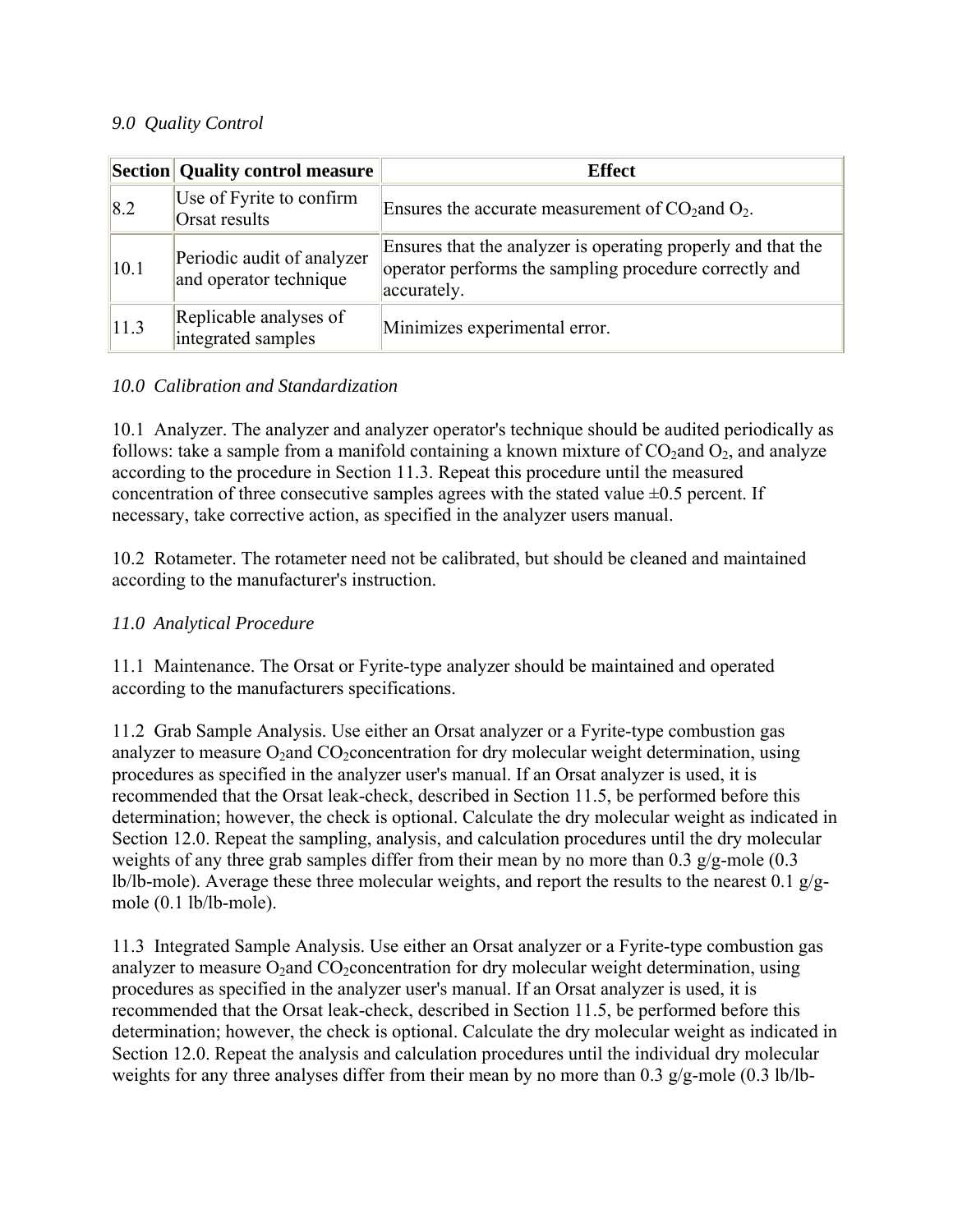mole). Average these three molecular weights, and report the results to the nearest 0.1  $g/g$ -mole (0.1 lb/lb-mole).

11.4 Standardization. A periodic check of the reagents and of operator technique should be conducted at least once every three series of test runs as outlined in Section 10.1.

11.5 Leak-Check Procedure for Orsat Analyzer. Moving an Orsat analyzer frequently causes it to leak. Therefore, an Orsat analyzer should be thoroughly leak-checked on site before the flue gas sample is introduced into it. The procedure for leak-checking an Orsat analyzer is as follows:

11.5.1 Bring the liquid level in each pipette up to the reference mark on the capillary tubing, and then close the pipette stopcock.

11.5.2 Raise the leveling bulb sufficiently to bring the confining liquid meniscus onto the graduated portion of the burette, and then close the manifold stopcock.

11.5.3 Record the meniscus position.

11.5.4 Observe the meniscus in the burette and the liquid level in the pipette for movement over the next 4 minutes.

11.5.5 For the Orsat analyzer to pass the leak-check, two conditions must be met:

11.5.5.1 The liquid level in each pipette must not fall below the bottom of the capillary tubing during this 4-minute interval.

11.5.5.2 The meniscus in the burette must not change by more than 0.2 ml during this 4-minute interval.

11.5.6 If the analyzer fails the leak-check procedure, check all rubber connections and stopcocks to determine whether they might be the cause of the leak. Disassemble, clean, and regrease any leaking stopcocks. Replace leaking rubber connections. After the analyzer is reassembled, repeat the leak-check procedure.

*12.0 Calculations and Data Analysis*

12.1 Nomenclature.

 $M_d$ =Dry molecular weight, g/g-mole (lb/lb-mole).

% $\degree$ CO<sub>2</sub>=Percent CO<sub>2</sub>by volume, dry basis.

 $\%O_2$ =Percent O<sub>2</sub>by volume, dry basis.

%CO=Percent CO by volume, dry basis.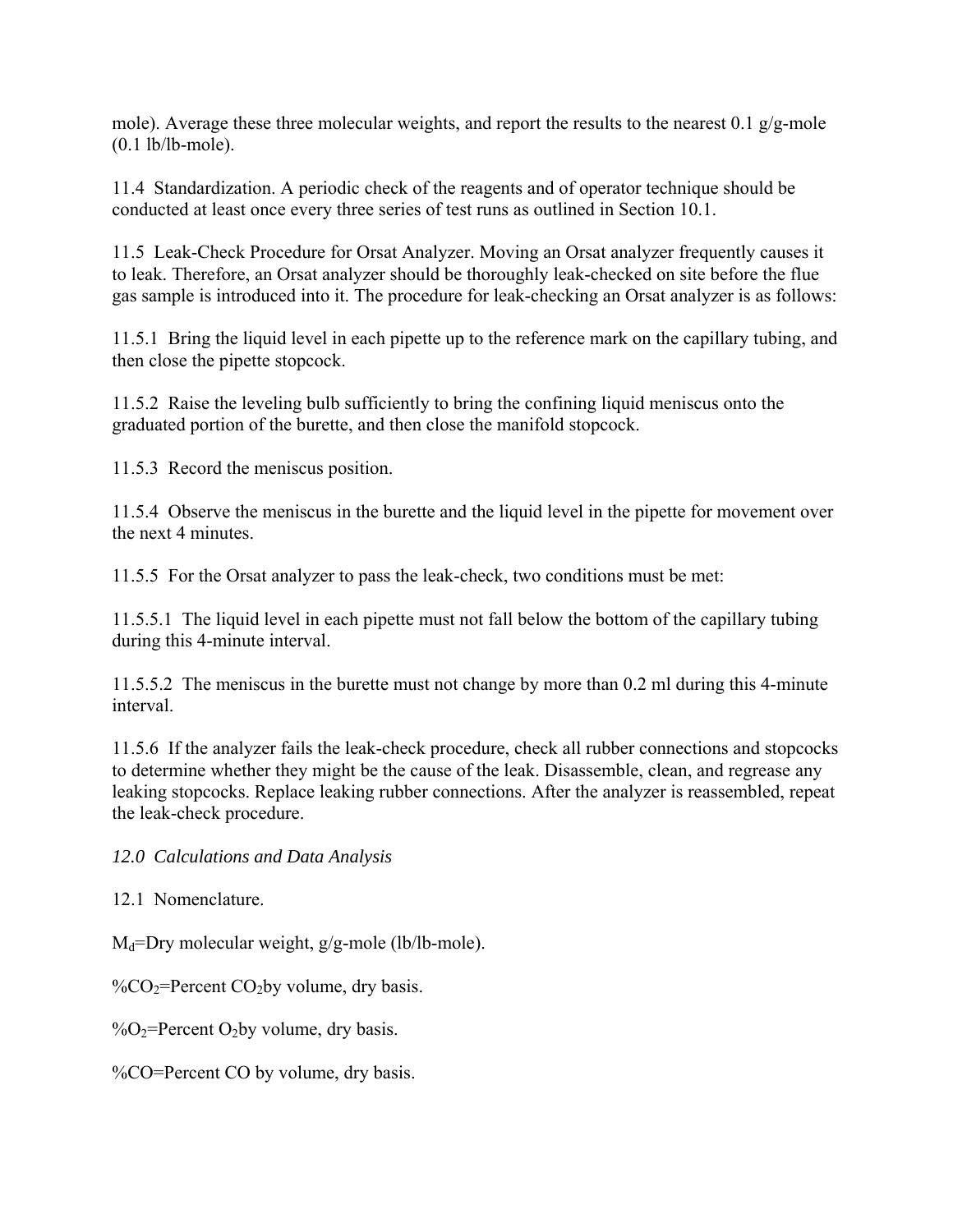$\%$ N<sub>2</sub>=Percent N<sub>2</sub>by volume, dry basis.

0.280 = Molecular weight of N<sub>2</sub>or CO, divided by 100.

0.320 = Molecular weight of O<sub>2</sub> divided by 100.

0.440 = Molecular weight of  $CO_2$  divided by 100.

12.2 Nitrogen, Carbon Monoxide Concentration. Determine the percentage of the gas that is N<sub>2</sub>and CO by subtracting the sum of the percent CO<sub>2</sub> and percent O<sub>2</sub> from 100 percent.

12.3 Dry Molecular Weight. Use Equation 3–1 to calculate the dry molecular weight of the stack gas.

 $M_d = 0.440(\%CO_2) + 0.320(\%O_2) + 0.280(\%N_2 + \%CO)$  Eq. 3-1

Note: The above Equation 3–1 does not consider the effect on calculated dry molecular weight of argon in the effluent gas. The concentration of argon, with a molecular weight of 39.9, in ambient air is about 0.9 percent. A negative error of approximately 0.4 percent is introduced. The tester may choose to include argon in the analysis using procedures subject to approval of the Administrator.

*13.0 Method Performance[Reserved]*

- *14.0 Pollution Prevention[Reserved]*
- *15.0 Waste Management[Reserved]*

#### *16.0 References*

1. Altshuller, A.P. Storage of Gases and Vapors in Plastic Bags. International Journal of Air and Water Pollution. *6* :75–81. 1963.

2. Conner, William D. and J.S. Nader. Air Sampling with Plastic Bags. Journal of the American Industrial Hygiene Association. *25* :291–297. 1964.

3. Burrell Manual for Gas Analysts, Seventh edition. Burrell Corporation, 2223 Fifth Avenue, Pittsburgh, PA. 15219. 1951.

4. Mitchell, W.J. and M.R. Midgett. Field Reliability of the Orsat Analyzer. Journal of Air Pollution Control Association. *26* :491–495. May 1976.

5. Shigehara, R.T., R.M. Neulicht, and W.S. Smith. Validating Orsat Analysis Data from Fossil Fuel-Fired Units. Stack Sampling News. *4* (2):21–26. August 1976.

*17.0 Tables, Diagrams, Flowcharts, and Validation Data*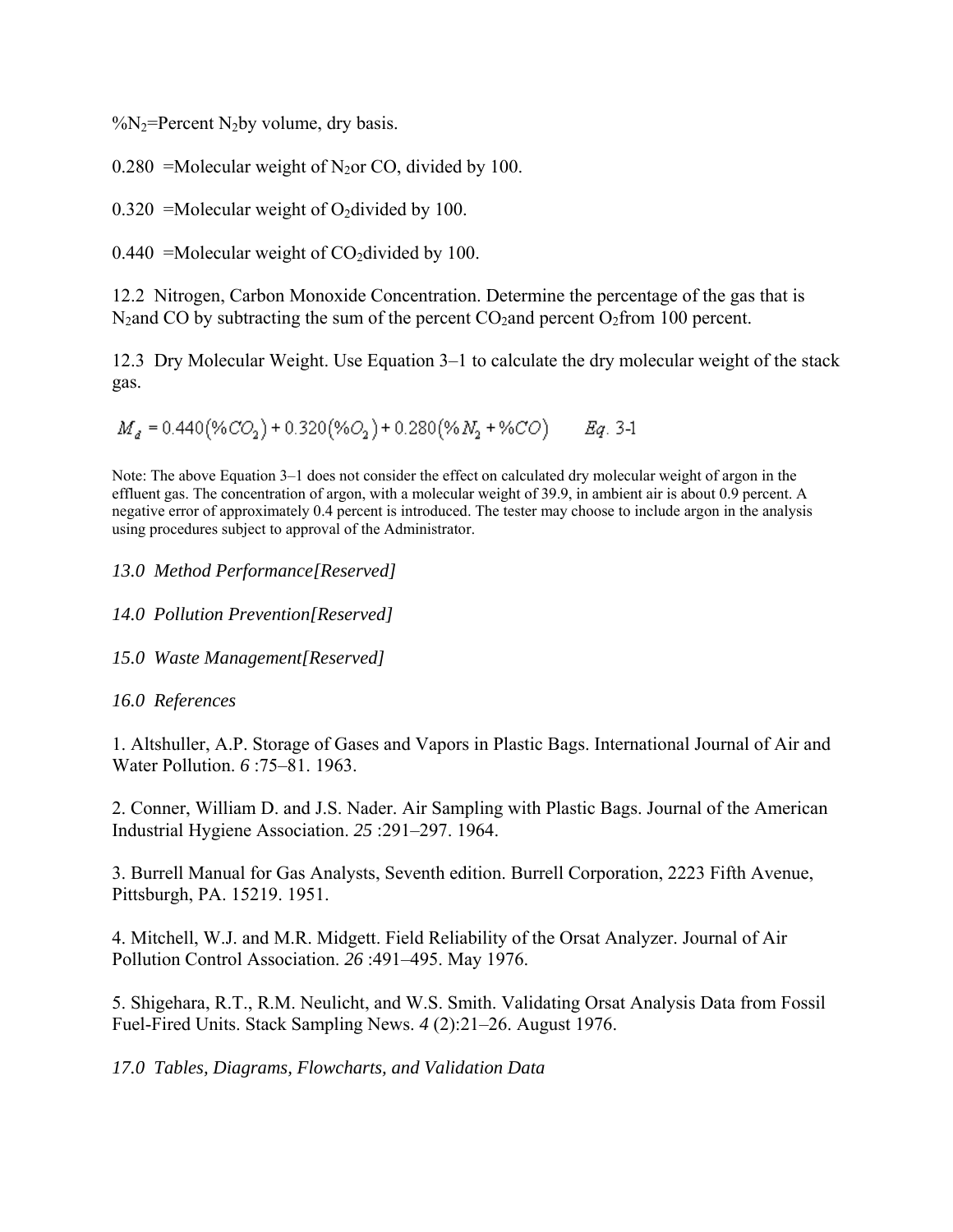

Figure 3-1. Grab-Sampling Train.



Figure 3-2. Integrated Gas-Sampling Train.